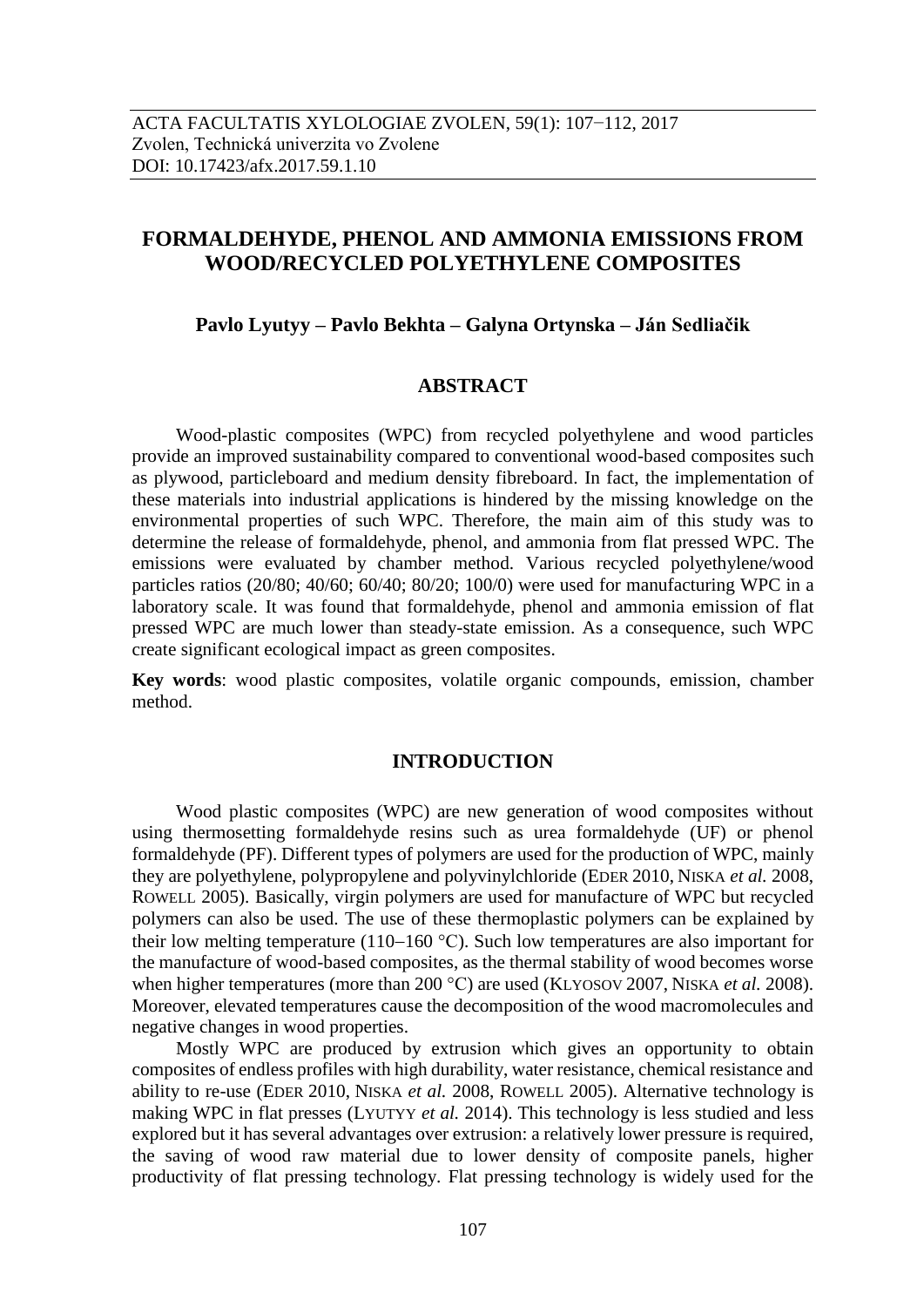production of conventional wood-based composites such as particleboard, medium density fibreboard (MDF) and oriented strand particleboard (OSB). The thermosetting formaldehyde resins usually are used for producing these composites. That leads to the emission of free formaldehyde, phenol, ammonia and other volatile compounds during the pressing and over the service life of the composites (SALEM *et al.* 2011, ROFFAEL *et al.* 2010).

In 2004, the International Agency for Research on Cancer (IARC) decided to reclassify formaldehyde ( $H_2C=O$ ) as "carcinogenic to humans (Group 1)", on the basis of available scientific data (IARC 2006). Predominant signs of short-term exposure to formaldehyde in humans are irritation of the eyes, nose and throat, together with concentration-dependent discomfort, lachrymation, sneezing, coughing, nausea, dyspnoea. Formaldehyde has been shown to be toxic in vitro in a variety of experimental systems, including human cells. It reduced growth rate, cloning efficiency and the ability of cells to take up neutral red and to exclude trypan blue while inducing squamous differentiation of cultured human bronchial epithelial cells (WHO 2001).

Phenol  $(C_6H_6O)$  is not classifiable as to its carcinogenicity to humans, but according to toxic reaction on humans is considered to Group 3. Phenol poisoning can occur in humans after skin absorption, inhalation of vapours or ingestion. Acute local effects are severe tissue irritation and necrosis. At high losses, the most prominent systemic effect is central nervous system depression (IARC 1999).

Inhalation of ammonia (NH3) will rapidly cause irritation to the nose, throat and respiratory tract. Increased lacrimation, coughing and increased respiratory rate as well as respiratory distress may occur (IPCS 1986). Ammonia is water soluble and is therefore absorbed by the mucosa of the upper respiratory tract; this protects the lungs from exposure to low concentrations of ammonia (IPCS 1986).

That's why the WPC, which is produced without using thermosetting resins, can be the alternative to particleboard, OSB, MDF and in future can displace them (ŠATANOVÁ *et al*. 2015, MIRSKI *et al*. 2015). According to EN 13986: 2015, the test requirement does not apply to wood-based panels to which no formaldehyde containing materials were added during production or in post-production processing; these may be classified E1 without testing. But wood as a natural material contains formaldehyde. The steady-state emissions vary between 2 to 9 ppb (0.001 ppm or 0.00125 mg/m<sup>3</sup> ) after a test period of 240 to 384 hours (MEYER *et al.* 1996). Although, information about the VOCs composition and releases of harmful substances from the WPC would be of great interest and importance not only to industry but also to the consumers, there are only a few studies devoted to this subject (FÉLIX *et al.* 2013).

Therefore, the main aim of this study was to investigate the emission of formaldehyde, ammonia and phenol from WPC experimental panels produced by conventional flat pressing technology, which is widely used in manufacturing wood-based panels.

## **MATERIALS AND METHODS**

Recycled polyethylene (rPE) and wood particles (WP) were used in this study to manu facture WPC. Commercial WP were produced and received from the particleboards mill. T he wood species composition was according to the mixture during the manufacture of parti cleboard and the ratio between coniferous and deciduous species was about 60/40. The rPE film was cleaned from food particles and shredded. The fraction analysis of WP and rPE is presented at Table. 1.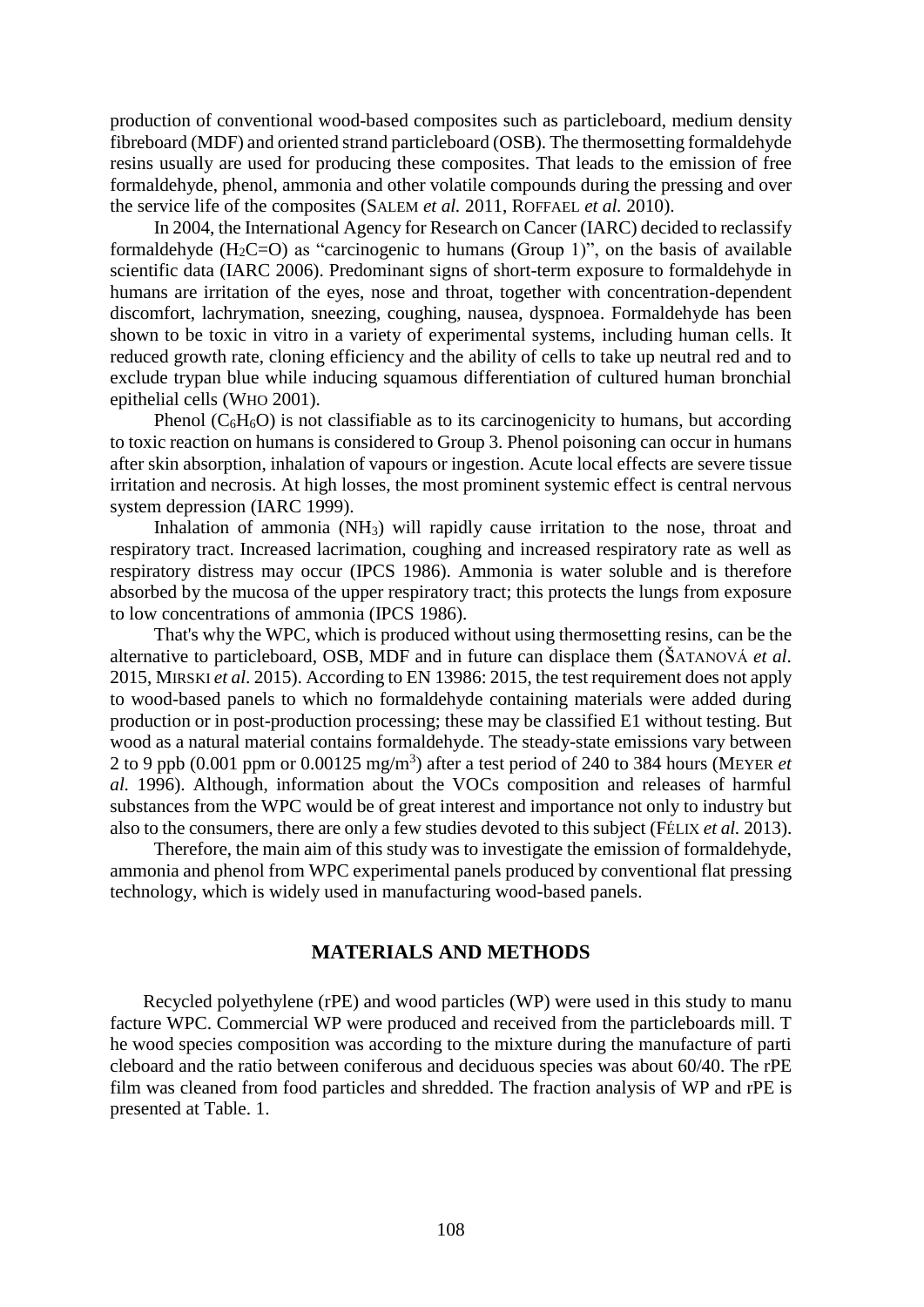| Components | Screen hole size (mm) |                 |       |       |        |                          |         |
|------------|-----------------------|-----------------|-------|-------|--------|--------------------------|---------|
|            | -/ɔ                   | 5/4             | 4/2   |       | 1/0.63 | 0.63/0.315               | 0.315/0 |
| <b>WP</b>  | 4.75                  | $1 \cap \Omega$ | 15.79 | 40.28 | 15.67  | 9.13                     | 2.18    |
| rPE        | 9.53                  | 3.04            | 53 14 | 32.45 | .83    | $\overline{\phantom{a}}$ | $\sim$  |

**Tab. 1 Fraction analysis (by % weight).**

Various WP/rPE (%/%) ratios (20/80; 40/60; 60/40; 80/20; 100/0) were used to prepare WPC mat and to press panels.

WP and rPE (in the natural dry state) were manually mixed based on appropriate ratios and after that the WPC mat without having any resin or additives was initially cold pressed and then pressed in the hot press by pressure of 3.5 MPa, temperature of 200 °C and time of 1.2 min/mm. No adhesive was used since there is polyethylene which melts and acts as an adhesive to bond the mat in panel. At the end of the press cycle, the panel was removed from the press for cooling to the temperature of  $30-40$  °C in cold press. The WPC thickness was 16 mm and the density of WPC was 800 kg/m<sup>3</sup>. Finally, the experimental WPC panels were conditioned in a climate room with a relative humidity of  $65 \pm 5\%$  and a temperature of  $20 \pm 2$  °C before being cut into test specimens. WPC panels without rPE (100% wood particles) were made at the same pressing parameters for comparison of formaldehyde, ammonia and phenol emissions.

The formaldehyde emission was determined in chamber according EN 717-1. The standard parameters of testing were modified according to MHU (2012) to be able to determine not only the formaldehyde emission, but also ammonia and phenol emissions and they are described in Table 2. The amount of volatile organic compounds in the WPC specimens were determined by photocolorimeter in the cuvette with layer thickness 20 mm at the wave length of 412 nm. The emission (C) of volatile organic compounds was defined by the formula  $(mg/m^3)$ :

$$
C = \frac{m}{V} \tag{1}
$$

where,  $m$  – the amount of volatile organic compounds in the specimen, mg;

V – the volume of air taken for analysis and brought to normal conditions,  $m<sup>3</sup>$ .

**Tab. 2 The parameters of testing for formaldehyde, ammonia and phenol emissions.**

| Conditions                  | Specification       |  |
|-----------------------------|---------------------|--|
| Temperature, <sup>o</sup> C | 20 and 40           |  |
| Relative humidity, %        | 65                  |  |
| Loading factor, $m^2/m^3$   | 0.4                 |  |
| Edges sealing               | all edges           |  |
| Air exchange rate, L/h      | from $0.5$ to $1.0$ |  |
| Test time, hours            | 24                  |  |

#### **RESULTS AND DISCUSSION**

The investigation results of formaldehyde, ammonia and phenol emissions from WPC and 100% wood particles are presented in Table 3.

According to the Order of the Ministry of Health of Ukraine the emission of formaldehyde from non-coated wood based panels should be not more than 0.01 mg/m<sup>3</sup> (MHU 2012). The formaldehyde emission form investigated WPC is two times less than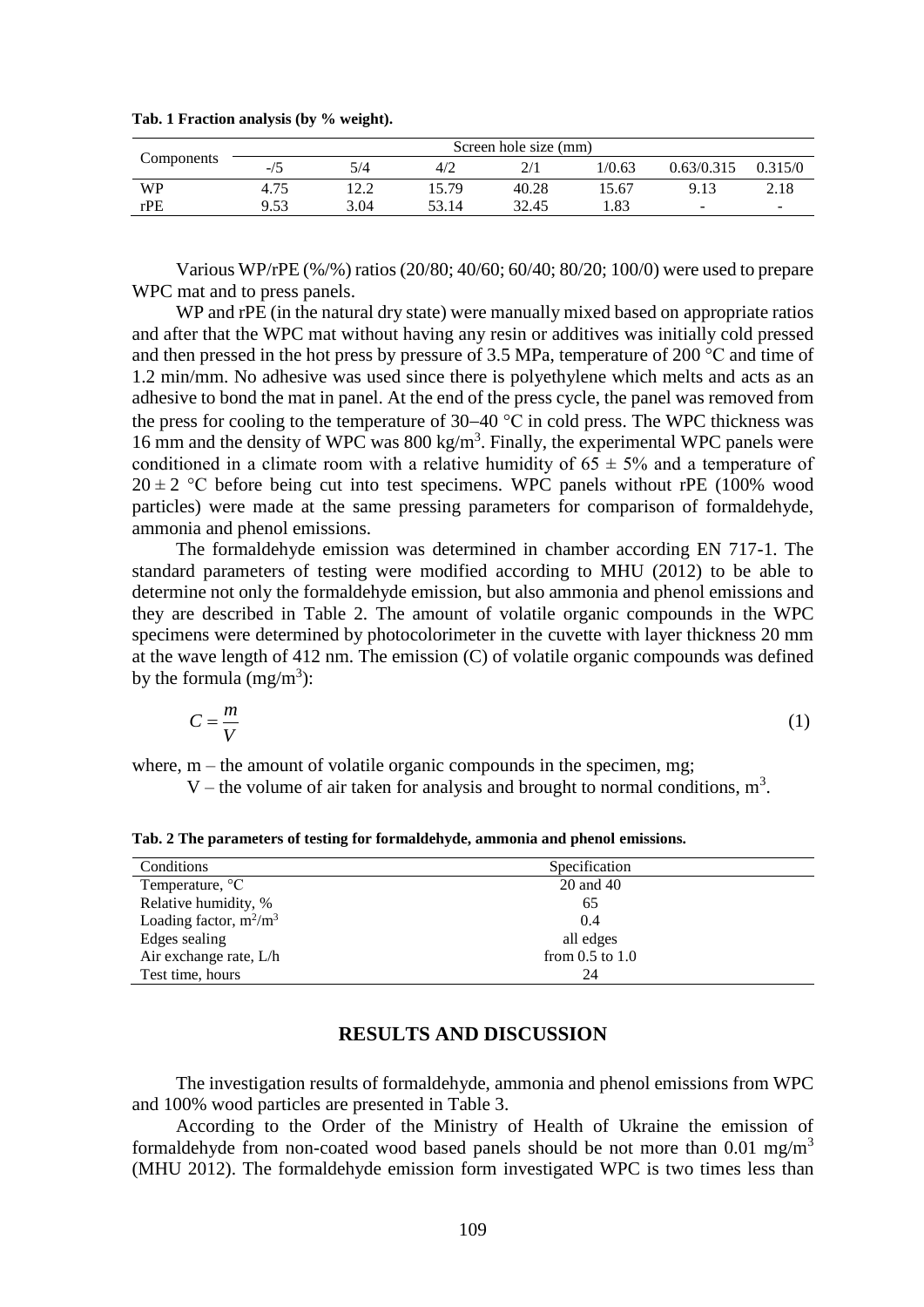steady-state emission. The same results were observed also for ammonia and phenol emissions. Respectively such materials could be used for furniture manufacture, and as building material in all types of constructions (external and internal).

| Substance    | Emission at temperatures (20 $\pm$ 2) and (40 $\pm$ 2) °C<br>$mg/m^3$ | Steady-state emission,<br>$mg/m3$ , according to<br>MHU (2012) |       |
|--------------|-----------------------------------------------------------------------|----------------------------------------------------------------|-------|
|              | of WPC panels at different WP/rPE ratios $(\frac{6}{9})$              |                                                                |       |
|              | 20/80; 40/60; 60/40; 80/20                                            | 100/0                                                          |       |
| Formaldehyde | $< 0.005*$                                                            | $< 0.002*$                                                     | 0.010 |
| Ammonia      | $< 0.020*$                                                            | $< 0.020*$                                                     | 0.040 |
| Phenol       | $< 0.002*$                                                            | $< 0.002*$                                                     | 0.003 |

|  |  |  |  | Tab. 3 Emission of formaldehyde, ammonia and phenol from WPC. |
|--|--|--|--|---------------------------------------------------------------|
|--|--|--|--|---------------------------------------------------------------|

\* - values are lower than the sensitivity of the measuring device

WPC have a little bit higher emission of formaldehyde at different WP/rPE ratios in comparison with composite without rPE (100% wood particles). It can be explained by some degradation of alkyl radicals/groups which are in rPE (BOLDIZAR *et al.* 2000). More than 140 VOC compounds were observed in the raw materials and industrially and experimentally manufactured WPC samples (FÉLIX *et al.* 2013). The most abundant compounds quantified were furfural, α-pinene, 2-ethyl-1-hexanol, 2-methoxyphenol, Nmethylphthalimide, butylated hydroxytoluene, 2,4-di-tert-butylphenol and diethyl-phthalate. But it should be noted that FÉLIX *et al.* (2013) used higher temperature (80 °C) for VOC compounds quantification in comparison with this study (temperature 20 and 40 °C). The temperature of 80 °C is an extremely high temperature for any application of WPC where the consumer could be directly exposed to the vapours. That's why it could be explained that at temperature 20 and 40 °C the release of VOC was lower in this study.

Wood/Recycled polyethylene composites are suitable, sustainable and biodegradable green materials to achieve durability without using toxic chemicals. The extensive use of wood fibres is because of their properties such as low density, relative high strength, modulus and stiffness, non-abrasive nature, high level of filler loading, biodegradability and safe working environment (ASHORI 2008). On the other hand, the growing volume of plastic solid waste is necessary to find the process for high added value products.

#### **CONCLUSIONS**

The experimental results obtained show that formaldehyde, phenol and ammonia emissions from flat pressed WPC were much lower than steady-state emission. This information can greatly expand the different application (indoor and outdoor) of such composites. As a consequence, WPC is a very promising, sustainable material without emission of toxic chemicals.

#### **REFERENCES**

ASHORI, A., 2008. Wood-plastic composites as promising green-composites for automotive industries. Bioresour. Technol. 99: 4661–4667.

BOLDIZAR, A., JANSSON, A., GEVERT, T., MOLLER, K. 2000. Simulated recycling of post-consumer high density polyethylene material. Polymer Degradation and Stability, 2000, 68: 317–319.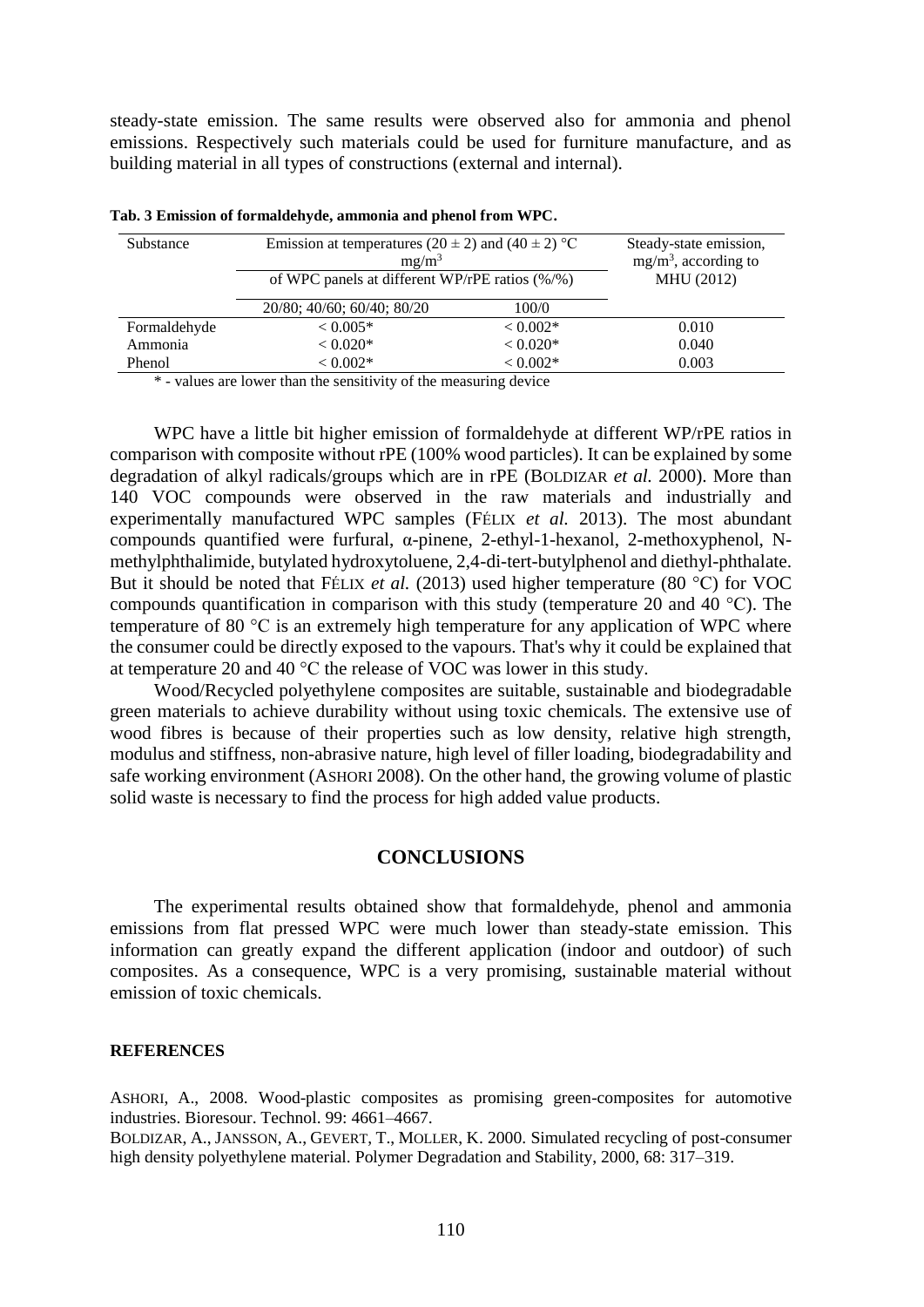MIRSKI, R., DZIURKA, D., WIERUSZEWSKI, M. 2015. Properties of OSB boards after a few cycles of aging tests. Wood Research,  $60(4)$ : 633–644.

EDER, A. 2010. Wood-plastic composite markets in Europe. In The Fourth China International Summit of WPC, 2010, 22 p.

EN 717-1: 2005. Wood-based panels. Determination of formaldehyde release. Part 1: Formaldehyde emission by the chamber method.

EN 13986: 2015. Wood-based panels for use in construction. Characteristics, evaluation of conformity and marking.

F[ÉLIX](http://www.ncbi.nlm.nih.gov/pubmed/?term=F%C3%A9lix%20JS%5BAuthor%5D&cauthor=true&cauthor_uid=23259974), J.S, D[OMEÑO](http://www.ncbi.nlm.nih.gov/pubmed/?term=Dome%C3%B1o%20C%5BAuthor%5D&cauthor=true&cauthor_uid=23259974), C., N[ERÍN](http://www.ncbi.nlm.nih.gov/pubmed/?term=Ner%C3%ADn%20C%5BAuthor%5D&cauthor=true&cauthor_uid=23259974), C. 2013. Characterization of wood plastic composites made from landfill-derived plastic and sawdust: volatile compounds and olfactometric analysis. [Waste](http://www.ncbi.nlm.nih.gov/pubmed/23259974)  [Management,](http://www.ncbi.nlm.nih.gov/pubmed/23259974) 2013, 33(3): 645–655.

IARC. 1999. Monographs Vol 71: Re-evaluation of some organic chemicals, hydrazine and hydrogen peroxide. France, Lyon, 1999.

IARC. 2006. Monographs Vol 88: Formaldehyde, 2-Butoxyethanol and 1-*tert*-Butoxypropan-2-ol. France, Lyon, 2006.

IPCS. 1986. International Programme on Chemical Safety. Environmental Health Criteria. Vol 54: Ammonia. Geneva, Switzerland, 1986.

KLYOSOV, A.A. 2007. Wood-Plastic Composites. New Jersey: John Wiley & Sons, Inc., 2007, 698 pp.

LYUTYY, P., BEKHTA, P., SEDLIAČIK, J., ORTYNSKA, G. 2014. Properties of flat-pressed woodpolymer composites made using secondary polyethylene. Acta Facultatis Xylologiae Zvolen, 2014, 56(1): 39−50.

MEYER, B., BOEHME, C. 1997. Formaldehyde emission from solid wood. Forest Products Journal, 1997, 47(5): 45–48.

MHU. 2012. Ministry of Health of Ukraine. Order №1139. On approval of the State sanitary norms and rules; Polymer and Polymer materials, products and structures used in construction and furniture manufacturing. Hygiene requirements. Kyiv, Ukraine, 2012.

NISKA, K.O., SAIN, M. 2008. Wood-polymer composites. Woodhead Publishing Limited, Cambridge, 2008.

ROFFAEL, E., JOHNSSON, B., ENGSTROM, B. 2010. On the measurement of formaldehyde release from low-emission wood-based panels using the perforator method. Wood Science and Technology, 2010, 44: 369–377.

ROWELL, R.M. 2005. Handbook of wood chemistry and wood composites. Boca Raton : CRC Press, 2005, 487 pp.

SALEM, M.Z.M., BÖHM, M, BARCÍK, Š., BERÁNKOVÁ,J. 2011. Formaldehyde Emission from Wood-Based Panels Bonded with Different Formaldehyde-Based Resins. Drvna Industrija, 2011, 62(3): 177–183.

ŠATANOVÁ, A., ZÁVADSKÝ, J., SEDLIAČIKOVÁ, M., POTKÁNY, M., ZÁVADSKÁ, Z., HOLÍKOVÁ, M. 2015. How Slovak small and medium manufacturing enterprises maintain quality costs: an empirical study and proposal for a suitable model. Total Quality Management and Business Excellence, 26(11- 12): 1146-1160.

WHO. 2001. Air Quality Guidelines for Europe: second edition. Formaldehyde. World Health Organization, 2001, 91: 87–91.

#### **ACKNOWLEDGEMENT**

The work was supported by the Slovak Academic Information Agency ("SAIA, n. o."), Slovak Research and Development Agency under the contract No. APVV-14-0506 "ENPROMO" and VEGA agency projects No. 1/0626/16 and 1/0010/17.